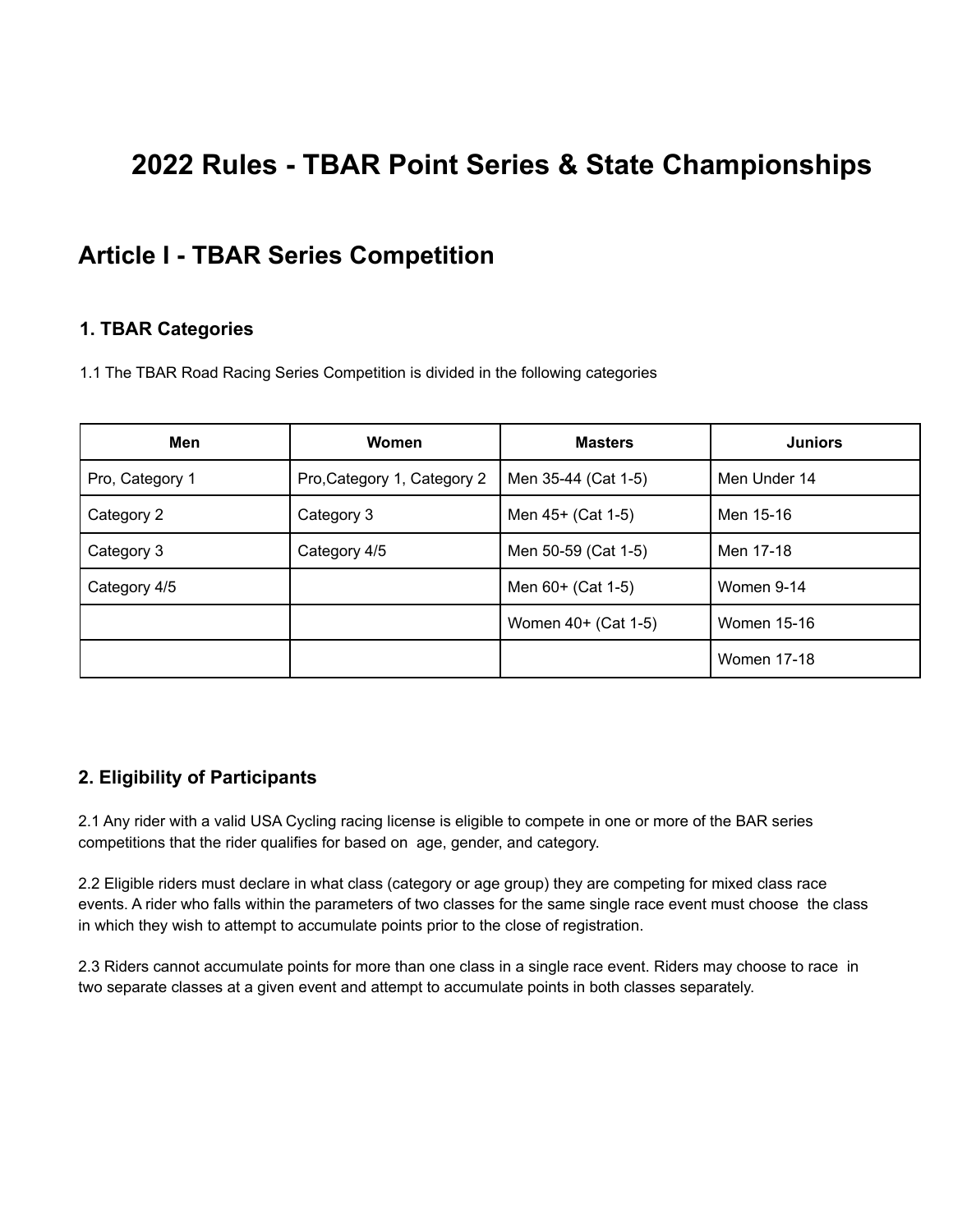### **3. Requirements of BAR Points Races**

*Failure to adhere to these rules may result in an event being excluded from the TBRA series calendar for the following year.*

3.1 Event must be permitted by USA Cycling.

3.3 Event must start or finish in the state of Tennessee or be held in close proximity to the Tennessee border. Races held outside of Tennessee will be evaluated by the TBRA Board of Directors on a case by case basis.

3.4 Event must take place on a Saturday, Sunday, and/or National Holiday. In addition, an event may take place on a Friday, if and only if the event(s) consists of a stage that is part of a multiple day stage race.

3.5 Event promoter(s) must pay a \$2.00 per rider fee to TBRA for every participant registered in every event. There is a TBRA fee of \$1.00 per rider that must be paid for every participant registered in a non-points series event listed on the website. If multiple races are held on the same day only one TBRA fee will be collected for each unique person on that day.

3.6 Event promoters must provide a date deposit of \$50 for each race date that they wish to promote. This is a deposit only and will be deducted from the total TBRA fees following the race. If the event is canceled the date deposit will be forfeited with the exception of situations beyond the promoters control. Each situation will be evaluated by the TBRA board to determine if a deposit will be refunded. In the event that the date deposit is not received one month in advance of the event, that calendar date shall be considered available to other promoters should they wish to promote an event on that date.

3.7 Races with arbitrary categories in which riders assign themselves (e.g. A, B, C) will not be assigned points.

3.8 Event Promoters will make provisions to allow all members of a TBAR category to compete in a single event (i.e. Women 1-2 as opposed to Women 1 and Women 2 as separate events). This does not mean, however, that all events must have races for each TBAR category.

3.9 Event must be announced and publicized as follows:

3.9.1. Race announcements must be available for posting on the TBRA or event's website no less than 14 days before the event. All race announcements must be with the TBRA Road Director for TBRA approval prior to this 14 day period.

3.9.2. Race announcements must display the TBRA logo.

3.10 All TBAR Promoters shall have their designated Chief Official approve the race course, including the positioning of the feed zone, prior to sending a flyer to the TBRA Road Director for approval.

3.11 All road race promoters shall provide a suitable wheel vehicle for top Men's and Women's category races. It is strongly recommended that wheel vehicles be provided for all road races.

3.12 Event promoters must provide the TBRA Road Director with event results including,at a minimum, each scored rider's name as it appears on his/her license, license number, team or club name, and age within one week of the close of the event in order to keep the website current.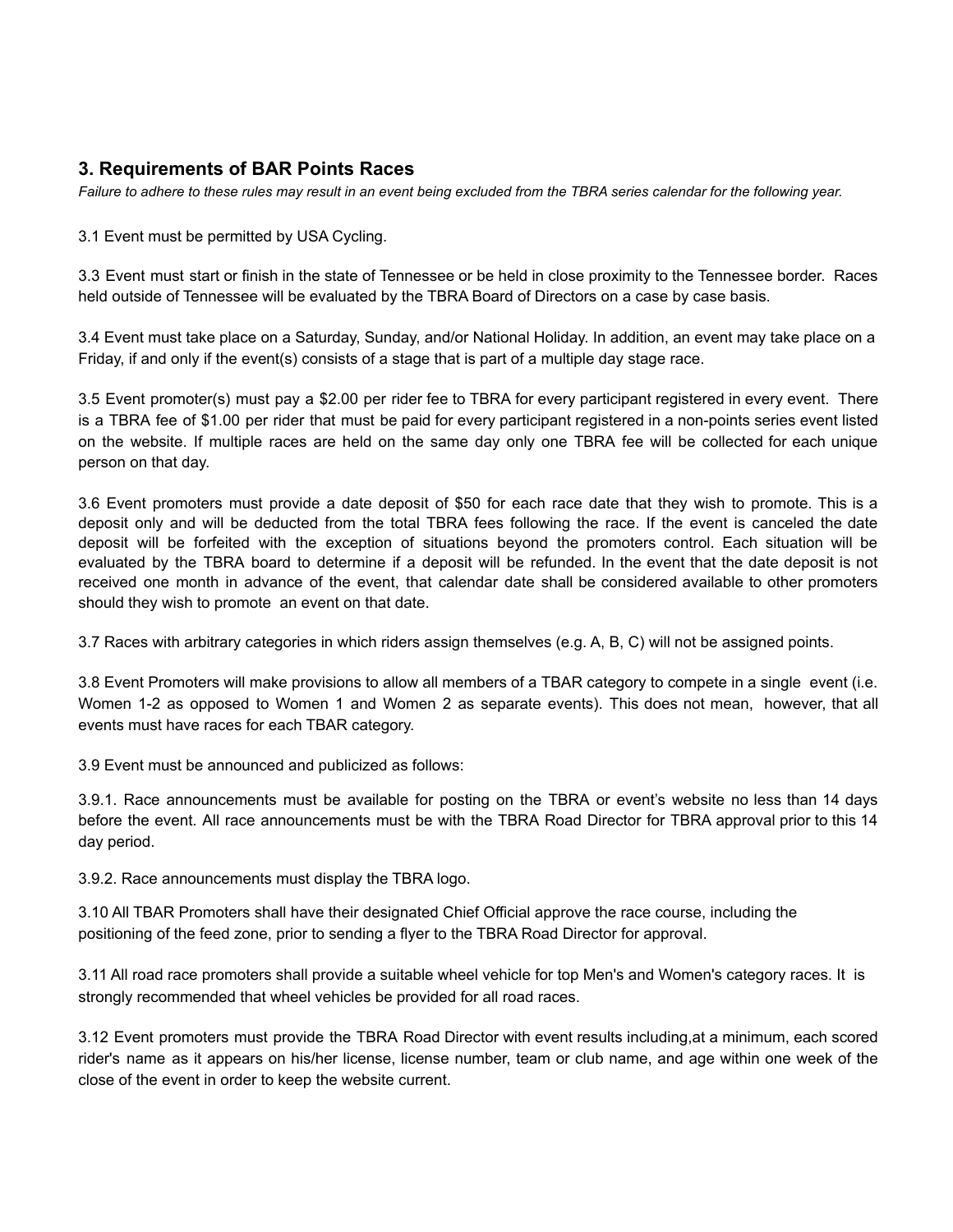### **4. Awarding TBAR Points**

4.1 TBAR points are awarded to the top riders in each race at TBRA events pursuant to the Points Series Scales document on the series rules page of the website. Only points awarded to riders eligible under the rules count towards this competition, but if other riders earn points this information will be shown on the website.

4.2 When a single race event combines two or more TBAR classes, a rider who qualifies for the award of points based upon their finish position will receive points applied to his/her applicable, and, in the case of a rider who qualifies for two or more TBAR classes, elected class. In such races, points will be awarded based on finishing position within the rider's elected TBAR category. For example, in a combined Men Pro/1/2 race, the top finisher in the Pro/1 class will receive 1<sup>st</sup> place points in the Pro/1 competition regardless of his overall finish in the race. Likewise, the top Cat 2 finisher will receive  $1<sup>st</sup>$  place points toward the Cat 2 competition.

# **5. Scoring of the Competition and Interim Results**

5.1. Current point standings will be available on the TBRA website.

5.2 Riders with protests concerning events, scoring, and/or tabulation of scores should direct protests to the TBRA Road Series Director no later than 10 days after an event in question or in the case of a scoring question, 10 days before the final awards are made. This protest period does not alter or apply to the rules governing protests pertaining to race results as announced at the event venue by the officials; this paragraph applies only to information and points posted on the website.

5.3 Each category of competition will be scored on total point accumulation in accord with Rule 4.3 for the TBRA racing year with first place being the largest accumulator of TBRA BAR Series points down to last place being the rider with the least amount of scored points in his or her category.

5.4 In the event of a tie in points, the rider with the most wins in TBAR series points races will be awarded the higher placing. In the event the riders are still tied, the rider with the most  $2^{nd}$  place finishes will be awarded the higher placing. This will continue until the tie is broken.

#### **6. Winners and Awards**

6.1 The TBAR Championship and Jersey can only be awarded to a rider who is eligible under the provisions of the competition.